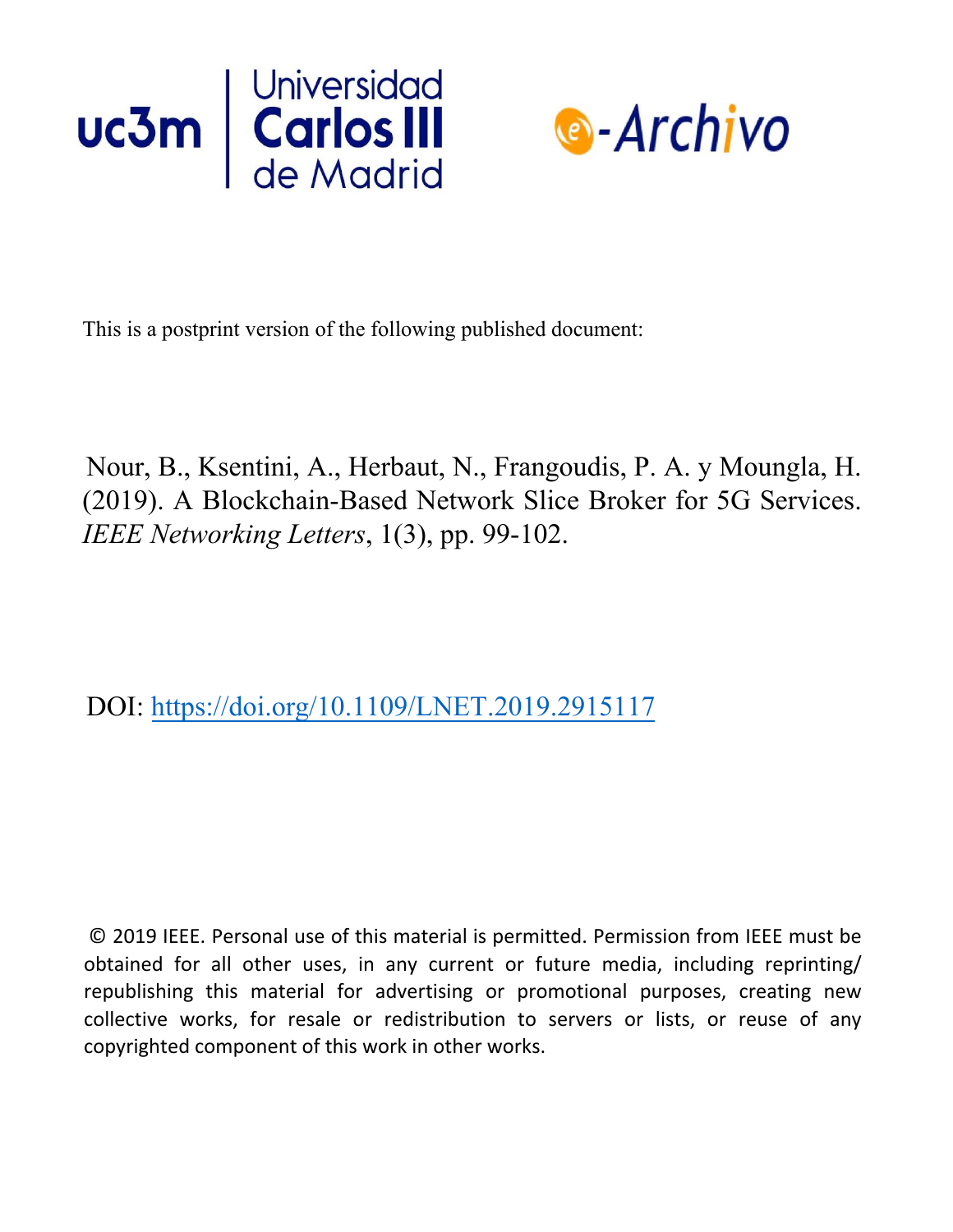# A Blockchain-Based Network Slice Broker for 5G Services

Boubakr Nour, Adlen Ksentini, Nicolas Herbaut, Pantelis A. Frangoudis, and Hassine Moungla

*Abstract*—With advent of 5G, the classical mobile network business model is shifting from a network-operator-oriented business to a more open system with several actors. In this context, the Network Slice provider will play the role of an intermediate entity between the vertical service provider and the resource provider. To deploy a network slice, the network slice provider will require a brokering mechanism, which allows it to lease resources from different providers in a secure and private way. In this paper we propose a broker design based on Blockchain technology, providing a mechanism that secures and ensures anonymous transactions.

## *Index Terms*—Network Slicing, 5G Network, Blockchain

# I. INTRODUCTION

5G represents the last evolution of mobile networks. It is not only about increasing the physical data rate, as the precedent generations did (3G and 4G), but provides a completely new vision of mobile networks. 5G aims at opening the mobile networks to vertical industries to unify and simplify the management of networks. In 5G, not only broadband services will be deployed, but also services that usually have their own network technology, which is proprietary and closed, such as automotive services, Internet of Things (IoT) based services, and industry 4.0.

To support these different type of services, which usually operate on a dedicated network, 5G relies on the concept of *Network Slicing*, which consists in sharing the same physical infrastructure by using several network substrates, known as *Virtual Networks*. The recent evolution of network architecture [1], known as *Network Softwarization*, will be the main enabler of Network Slicing. Network Softwarization consists in running network functions (Virtual Network Functions (VNFs)) as software components to be hosted in the cloud, inside Virtual Machines (VM) or containers. It is well established that a network slice will be composed of a set of VNFs and PNFs (Physical Network Functions), connected together to enable a network service, which requires computation and storage capabilities to be provisioned on a cloud infrastructure

This work was partially funded by the European Union's Horizon 2020 research and innovation program under the 5G-Transformer project (grant no. 761536). Dr. Ksentini is corresponding author.

B. Nour is with the School of Computer Science, Beijing Institute of Technology, Beijing 100081, China (email: n.boubakr@bit.edu.cn).

A. Ksentini and P.A. Frangoudis are with the Communication Systems Department, Eurecom, 06560 Sophia Antipolis, France (emails: adlen.ksentini@eurecom.fr, pantelis.frangoudis@eurecom.fr).

N. Herbaut is with University Paris 1, France (email: nicolas.herbaut@univparis1.fr).

H. Moungla is with the Paris Descartes Computer Science Laboratory, University of Paris Descartes, 75006 Paris, France, and also with Telecom SudParis, 91000 Evry, France (e-mail: hassine.moungla@parisdescartes.fr).

(including edge clouds to run delay-sensitive VNFs), but also radio resources from the Radio Access Network (RAN).

A Network Slice has to be managed as a classical network, requiring specific functions to handle its lifecycle (known as Life Cycle Management - LCM). The main difference with classical networks consists in the fact that a network slice may have a lifetime duration, according to the service needs, which requires additional orchestration functions to provision and decommission the virtual resources dedicated to it. Moreover, a network slice is a composition of sub-slices, which can be common or slice-specific [2]. When stitched together, the subslices create an end-to-end slice carrying a 5G network service. It should be noted that the resources of each sub-slice could be provisioned from different administrative or technological domains, also known as federation.

By enabling Network Slicing, 5G will change the current economical model by introducing new stakeholders. Indeed, the market will be composed not only by network operators and service providers, but it will see the appearance of verticals (or the slice owners) and slice providers. The latter will act as brokers, selling network slices to verticals and leasing resources from resource providers (such as network operators or cloud providers) to build end-to-end slices. In this context, the slice provider requires specific resource brokering mechanisms.

Samdanis *et al.* [3] described the need of a network slicing broker and its role be in future 5G. The authors also studied 3GPP standards towards easing the role of the resource broker. However, these solutions do not consider the economic model of the system as they present only technical solutions to expose mobile resources provided by an operator. Indeed, the slice broker needs to consider in the first place the business model of the slice provider and maximize its profit by using auctions or other trading mechanisms. The auction system should be *secure* and *anonymous*, in a sense where an offer from competitors should be known only by the broker. Furthermore, the propositions provided by competitors should be respected and followed by a Service-Level Agreement (SLA) signed with the slice provider. In this context, we consider Blockchain as a promising solution for the implementation of a brokering mechanism to be used by the network slice provider.

Blockchain technology [4], initially developed to be used in Bitcoin to provide a fully-distributed and secure ledger, has already been studied as an enabler for a diverse set of services. These range from automotive application scenarios [5] to content delivery, where Herbaut *et al.* [6] have explored the use of a distributed Blockchain to create smart contracts for CDN as a Service (CDNaaS). However, this model cannot be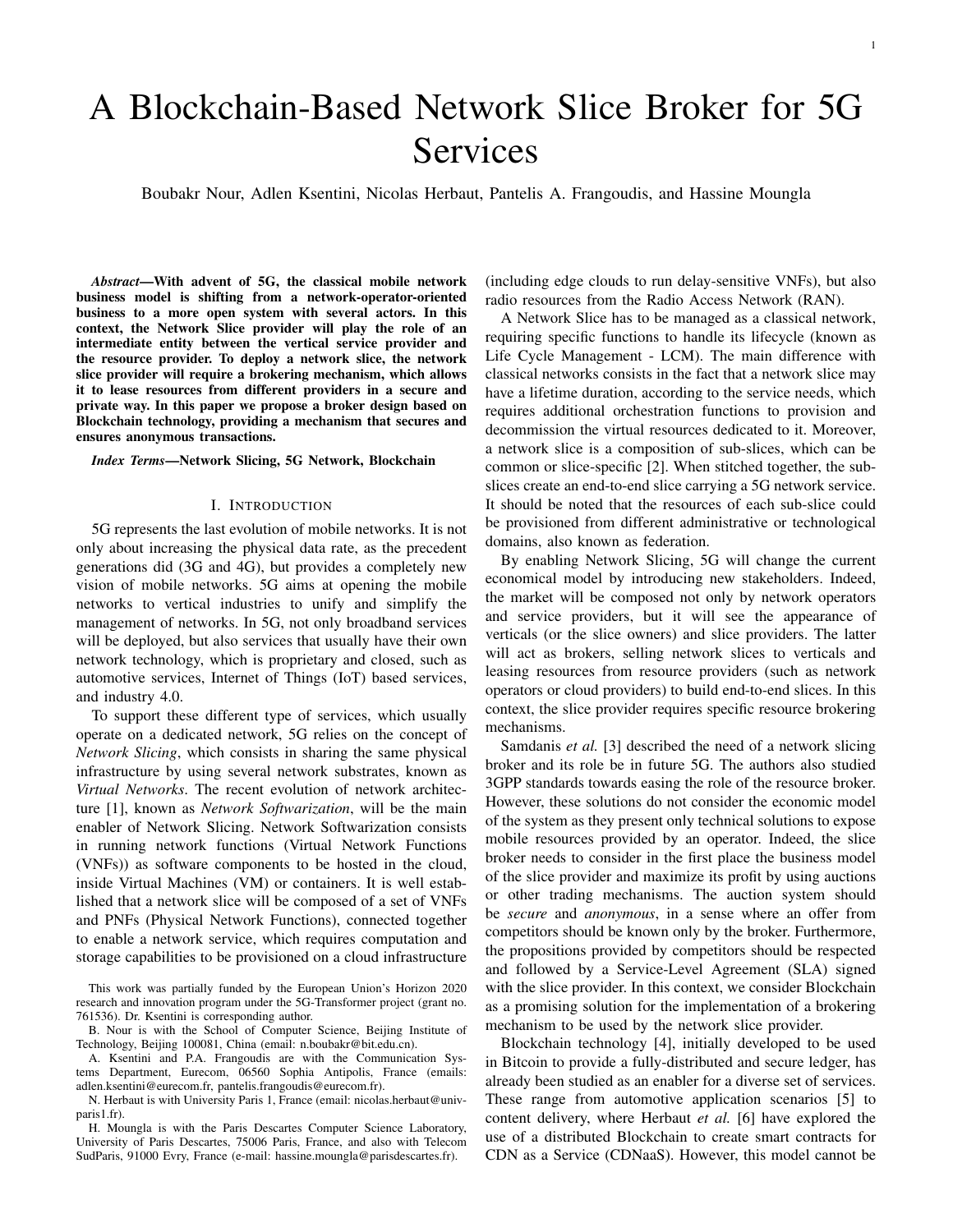applied in the context of network slicing, as the latter is highly centralized around the slice provider.

In this work, we exploit Blockchain technology to enable the network slice provider to securely build end-to-end network slices, by using resources from different stakeholders involved in the 5G network. When a slice provider receives a request to build an end-to-end slice, it publishes in the Blockchain a request for resources regarding each sub-slice composing the end-to-end slice. After receiving the different offers for each sub-slice, the slice provider selects the best offer in terms of cost and the capabilities to meet the requested performance.

# II. BACKGROUND AND MOTIVATION

# *A. Network Slicing in 5G*

Network slicing [7] represents the main enabler to support 5G services. Different ongoing research projects, under the 5GPPP umbrella, aim to build the concept of network slicing by proposing reference architectures and enabling mechanisms. Standardization organizations, such as ETSI NFV and 3GPP groups, provide an architectural solution for the management and orchestration of network slices [8], [9]. Most known is the NFV model, which aims to build an ecosystem to orchestrate and manage network services that compose a network slice.

One common agreement so far is to classify 5G services into three categories of network slices: eMBB (enhanced Mobile Broadband), uRLLC (ultra Reliable and Low Latency Communications), and mMTC (massive Machine Type Communications), which allows to differentiate among the network slices and their requirements in terms of resources. For instance, uRLLC requires very low latency access for the deployed service, such as automated driving, while eMBB needs very high bandwidth and data rates to sustain the application quality, such as for Virtual and Augmented reality. Indeed, each type of slice requires a particular behavior of the network, which is translated into specific types of resources (e.g., VNF, PNF, CPU, storage, RAN resources, transport network, etc.). The sub-slices composing a network slice belong to different technological domains, which may be part of the same or different administrative domains. For example, a RAN sub-slice is dedicated physical Resource Blocks (pRB) [10] and dedicated eNB functions, which can be virtualized (in the form of VNFs) [2], while a Core Network (CN) sub-slice is exclusively composed by VNFs along with their computation resources (CPU, storage, memory). Stitched together, via specific interfaces [11], sub-slices will compose an end-to-end network slice that fulfills the requirements of the requested 5G service [12]. Accordingly, the resources composing a network slice could be provided by a single resource provider (i.e., all the sub-slices are provided by the same operator or domain), or from different resource providers (or administrative domains); in the latter case, we refer to a multi-domain end-to-end slice [11].

In 5G, a network slice provider is separated from a resource provider, which could be a network provider (for the RAN and transport network) or a cloud provider (for VNF deployment, including the CN functions). The network slice provider needs to select carefully the resources, on the one hand to reduce the cost and make a profit, and, on the other hand, to ensure the necessary resources for a specific slice to respect the SLA, which will be signed with the vertical or slice owner.

## *B. Blockchain Overview*

Blockchain technology [13] was originally developed for use in Bitcoin to provide fully-distributed and secure transactions between anonymous participants without the need for a centralized entity. Blockchain is a distributed chain of blocks (ledger) that can be considered as a database of digital deals. Once a new block is created, it should be validated by peers before being added to the chain. This validation process is known as Proof-of-Work (PoW), which makes the system secure. Also, by adding a new block to the chain, it is not possible to change its content or remove it (immutability). Based on Blockchain's application, we distinguish two types:

- *Permissionless Blockchain*: This is also known as public Blockchain network, where every user is allowed to create transactions and add them to the ledger in a fully decentralized and anonymous fashion. Furthermore, any node can act as a miner to verify transactions. An example of this type is Bitcoin.
- *Permissioned Blockchain*: This is also known as private Blockchain network, where users are not free to join the network, consult transactions, or add new ones. This networks are centralized (e.g., organization, government, etc.).

For more information on the Blockchain concept, the reader may refer to [4].

## III. BLOCKCHAIN-BASED RESOURCE BROKER FOR 5G

#### *A. System Description*

We envision a sub-slice deployment brokering mechanism as a series of small contracts. Each contract has a unique identifier and some data fields, and can perform actions such as creating a new contract or updating the state of the Blockchain. Contract actions are triggered by on-chain data updates (i.e., the creation of a new contract). Each sub-slice generates a contract. The end-to-end slice is ready for the deployment once all the contracts regarding its sub-slices are negotiated and finalized.

Figure 1 describes the process of network slice creation from a business point of view. Here, we omit the technical details on the orchestration and management procedures. The vertical or the slice owner requests the creation of a network slice using a template or a blueprint. This template may contain high-level information.The slice provider will translate the template to specific slice resource requirements, such as the number and types of sub-slices, PNFs, VNFs, CPU, I/O, memory, storage, etc. As illustrated in the figure, the subslice components are translated to resources of a Technological Domain (TD). A TD can be a computing resource domain (such as CPU, I/O), a storage domain, a radio domain (eNB, Central Unit - CU, Distributed Unit - DU, Remote Radio Head - RRH / Remote Radio Unit - RRU), and transport domain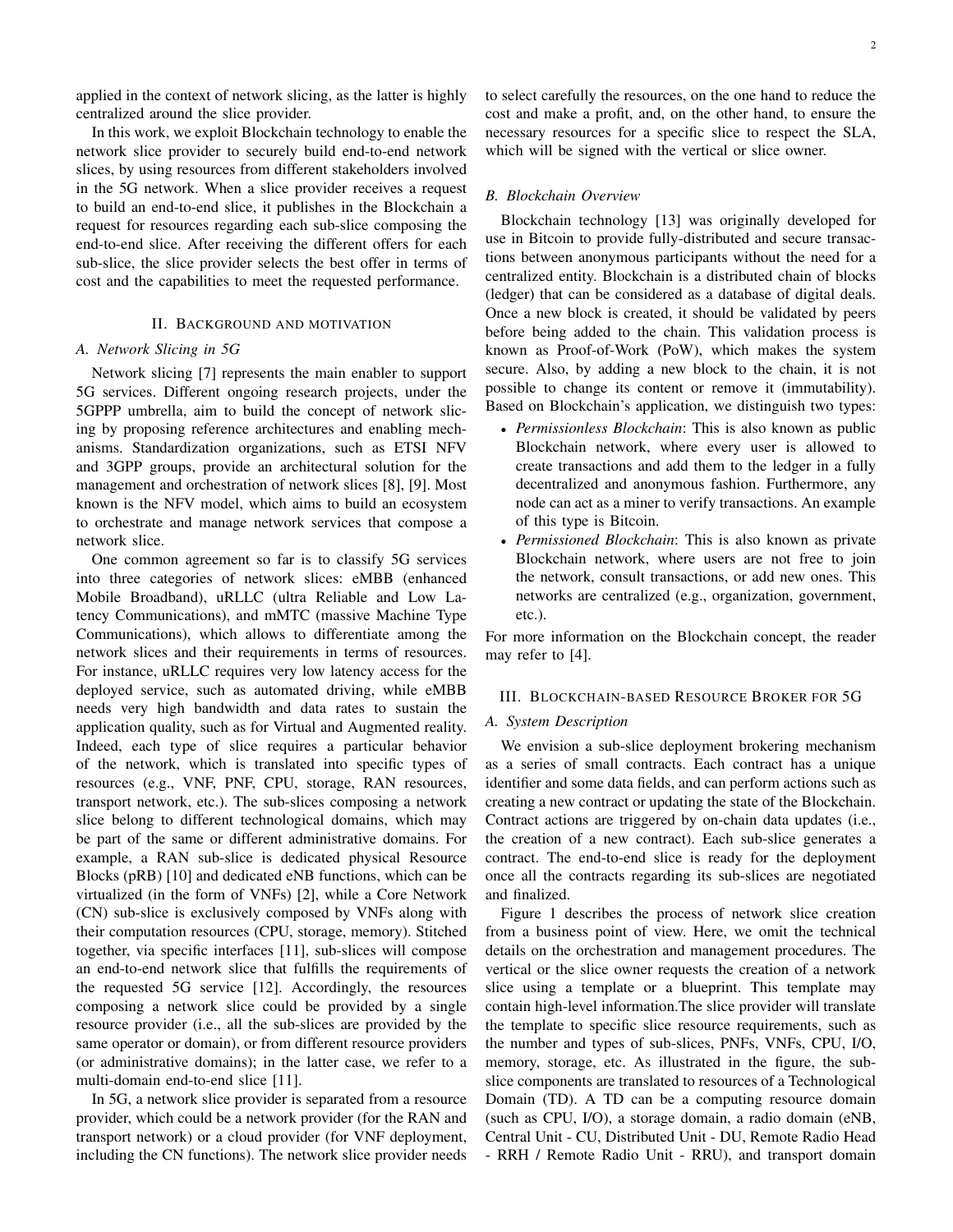

Fig. 1. Network Slice Creation Process.

(e.g., VLAN, VPN). We assume that a slice is composed by several TDs, noted as  $NS = \{TD_1, TD_2, TD_3, \cdots, TD_n\}$ . For each TD, the slice provider describes the needed resources according to the slice type. For instance, in the case of the computing resource domain, they could include the number of CPUs, VM instances, etc. For the radio domain, resources could be related with the functional split type [1], the MAC scheduler algorithm, the number of Physical Resource Blocks (PRB) and others. Transport domain resources, on the other hand, may include the type of a link (bandwidth, latency), number of VLANs, front haul link capacity, VPN links, QoS, etc. We define  $R(T D_i) = \{p_1, p_2, p_3, \ldots, p_n\}$ , as the set of parameters requested by  $TD_i$ .

## *B. Sub-Slice Brokering*

Once each sub-slice is described in terms of resources (i.e.,  $R(T D_i)$ ), the request for each sub-slice is sent to the Blockchain (permission-less network). Each sub-slice will generate a contract to be negotiated. Once the query for a sub-slice arrives at the Blockchain, a Sub-Slice Contract (SSC) is created and published. This contract specifies the necessary resources needed by the sub-slice (i.e., *R*(*T D*i)) and the duration of the sub-slice. The different resource providers are notified of the new SSC. Since all the SSCs are visible on the Blockchain, the resource providers respond by publishing Sub-Slice Deployment Costs (SSDC), which specify the cost that the resource providers are willing to charge for providing the necessary resources for each component of the sub-slice  $R(T D_i)$ . The original SSC collects all the related SSDC and arbitrates according to specific objectives (e.g., cheapest, best in terms of quality, or other criteria). All other contracts are terminated, and the winning contract is used to deploy the sub-slice components. All related information about the subslice deployment is recorded in a permissioned Blockchain managed by the slice provider.

Relevant information on the different interfaces allowing to access to the sub-slices, such as the stitching interface (the Resource Orchesrtator (RO) interfaces and their description), are compiled in a Sub-Slice Deployment (SSD) document.

# *C. Sub-Slice Deployment*

Once the resources are negotiated and an agreement has been settled with the selected resource provider, the Slice Orchestrator (SO) handling the LCM of the deployed network slices, will use the RO interfaces indicated in each SSD to: (i) instantiate and create the sub-slice; (ii) stitch the sub-slice with the other sub-slices to build the end-to-end network slice. Note that each resource provider uses its domain RO to manage and orchestrate its resources. The resource provider exposes interfaces to allow other ROs or the SO to interact with the local RO. For further details on the orchestration of multidomain resources and the stitching process, readers may refer to [11]. Finally, it is important to note that the RO needs to provide monitoring information on the resources used by the sub-slice in its domain. This allows the slice provider to verify that the resource provider is respecting the signed SLA included in the SSD.

## IV. PROOF OF CONCEPT AND EVALUATION

In order to evaluate the performance of the proposed architecture, we have implemented a prototype of the proposed mechanism using Python. We simulated requests coming from 20 verticals. We assume that 50 resource providers are available, where each one has from 2 to 3 TDs. We tested up to 20 parallel requests managed by the Blockchain, being confident that this number is a good representative of a case of a high number of requests coming from verticals. The slice broker uses only the cost as a criterion for selecting the resource provider. It is worth noting that other metrics, such as the requested type of slice (e.g., eMBB, uRLCC, or mMTC), the number of users, the targeted areas, the duration of the network slice and the applications provided for the slice users, could be considered; but do to space limitation, it is left for future work. We have implemented Hashcash as the PoW algorithm, similar to Bitcoin's PoW. However, other consensus mechanisms may also be used without altering the system design and objective (e.g., Proof of Stake, Proof of Burn, Proof of Retrievability, etc.) [14].Finally, the evaluation has been performed on Intel Xeon(R) CPU X5650 2.67GHz x 8 with 8 GB of RAM.

The evaluation focuses mainly on the time needed to negotiate the resources for a network slice, excluding the time taken by the ROs to deploy the sub-slices on their domain. As stated earlier, our main motivation for using Blockchain technology to build our brokering mechanism is to overcome the major challenges in terms of security, privacy, and anonymity. Indeed, the proposed Blockchain-based broker adds not only security, but also privacy and accountability.

In Figure 2, we illustrate the average time required to create a sub-slice contract and get the validated sub-slice deployment cost. It is worth to recall that a sub-slice is using only resources from a single technological domain (TD). We can notice that when the number of SSCs increases, the required time also increases, due to (i) the time needed to negotiate sub-slice resources with the different resources providers, and (ii) the complexity to validate the Proof-of-Work, i.e., the time to validate the transaction before adding it to the chain. The average time is linearly proportional to the number of parallel network